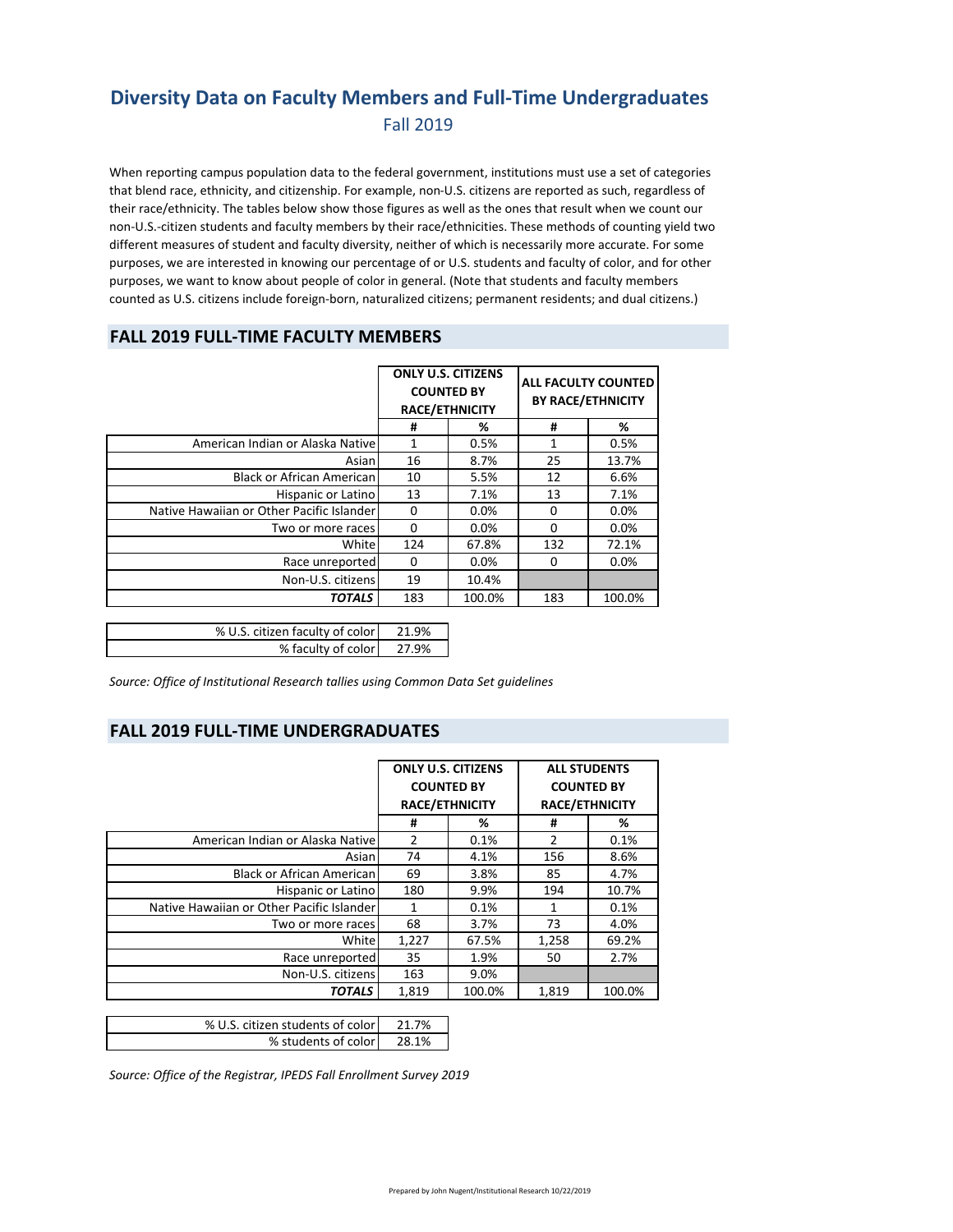### **Gender Composition of Connecticut College's Full‐Time Faculty, 2004‐05 to 2019‐20**

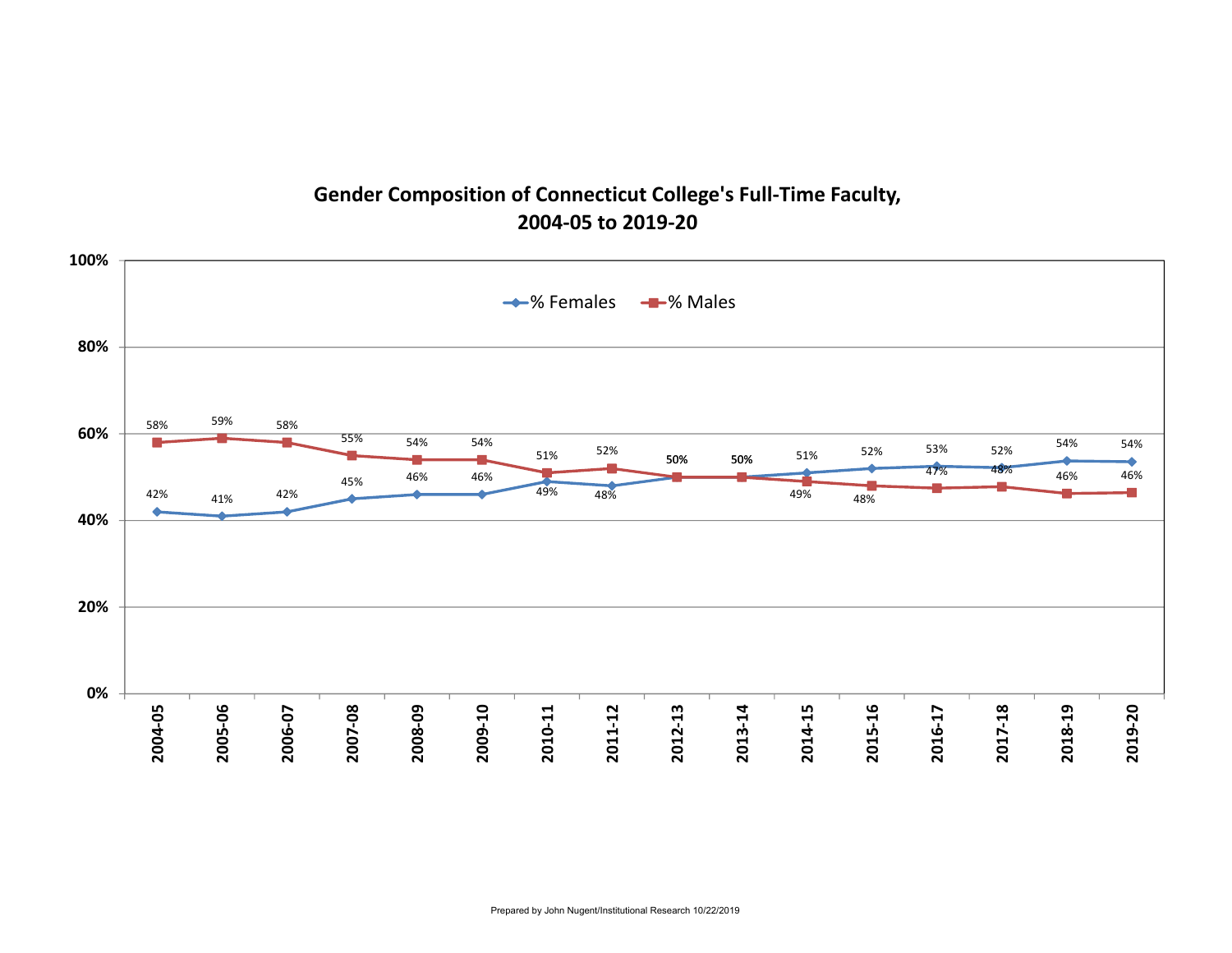# **Fall 2019 Faculty and Students of Color**

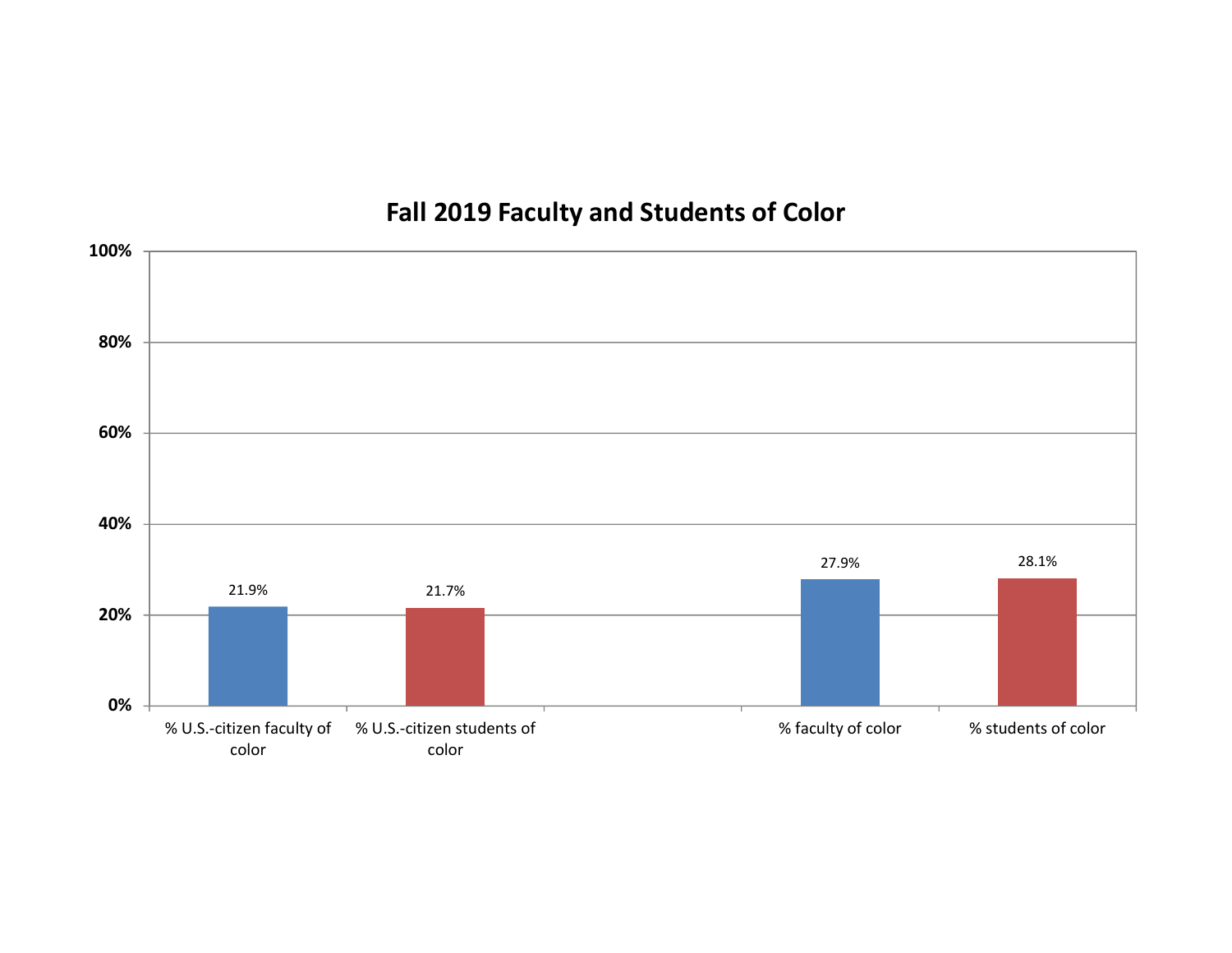

### **Fall 2019 Full‐Time Faculty Members by Race/Ethnicity**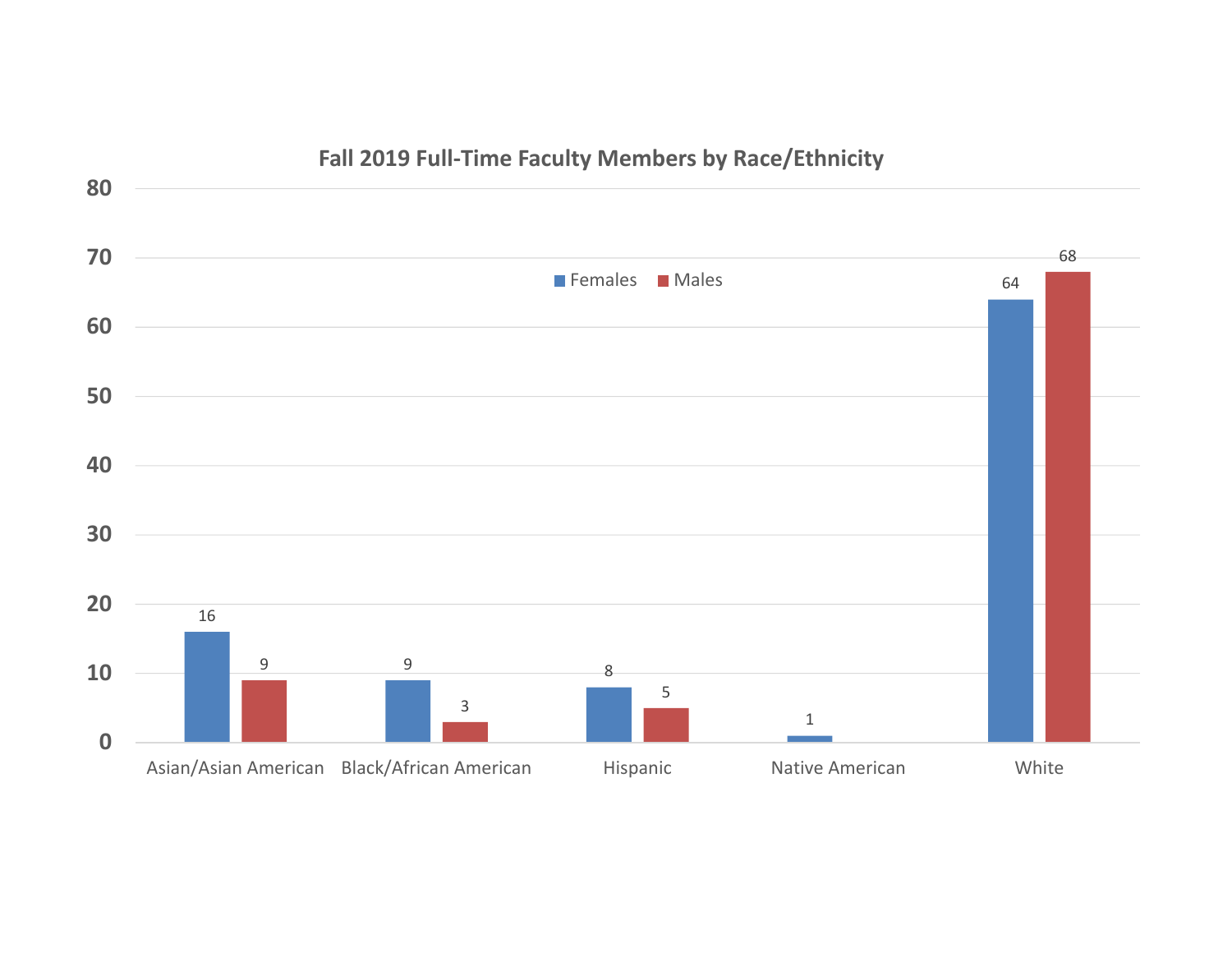## **Fall 2019 Full‐Time Faculty Members' and Students' Race/Ethnicity**

*Non‐U.S.‐citizen faculty members and students counted here by their race/ethnicity*

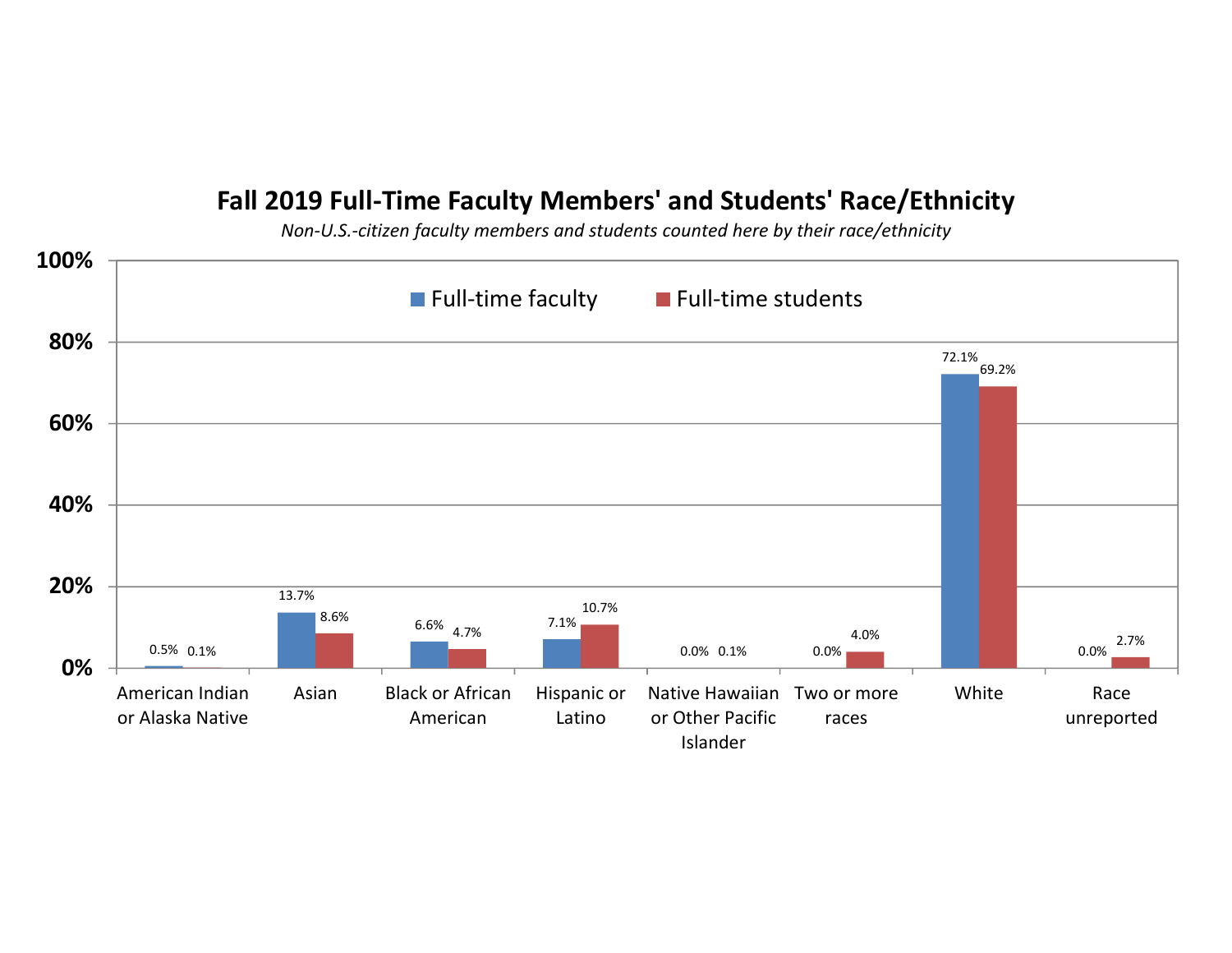## **Percentage of Full‐Time Faculty who are Persons of Color, Fall 2004 to Fall 2019**

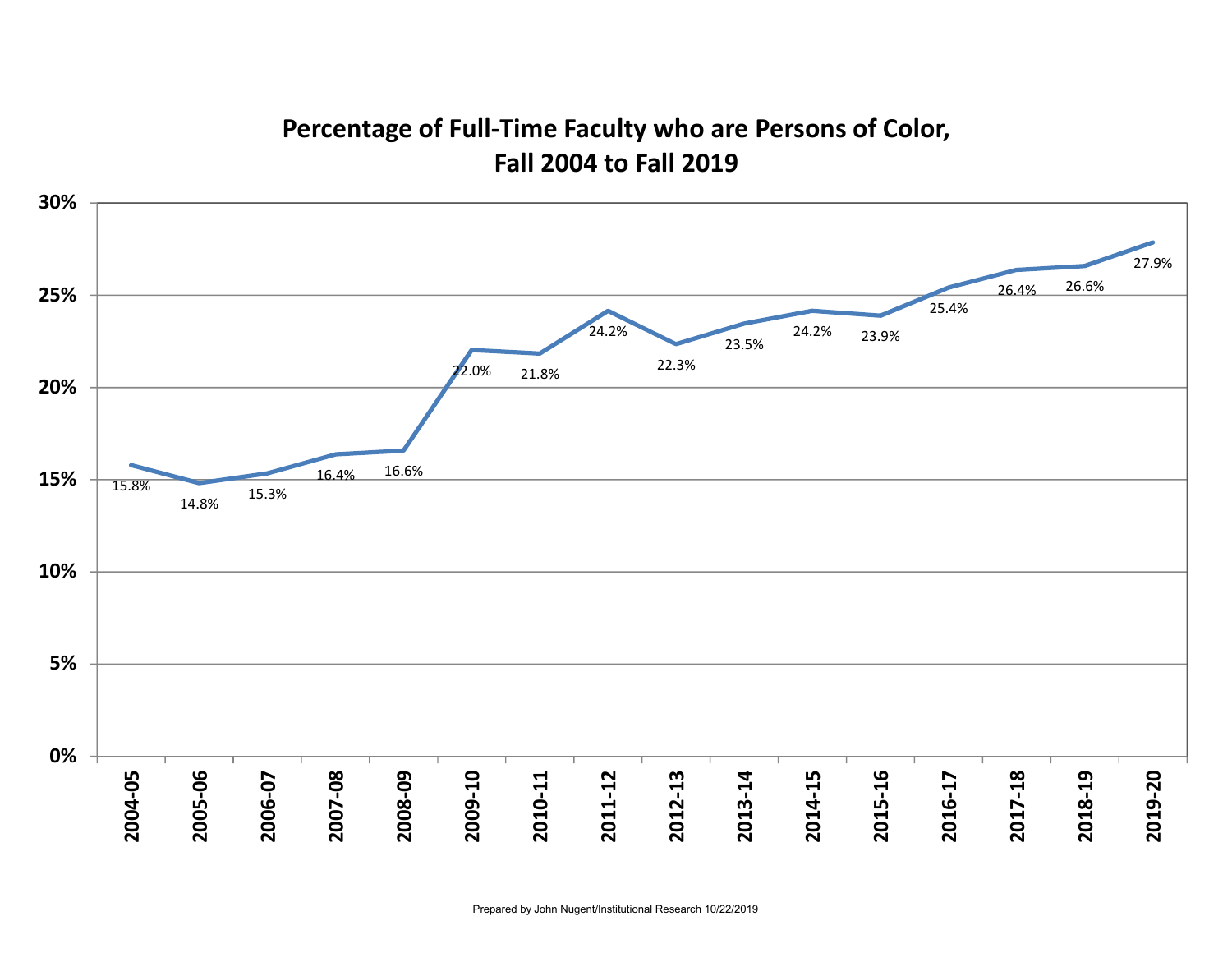

**# Faculty of Color by Gender, Fall 2004‐Fall 2019**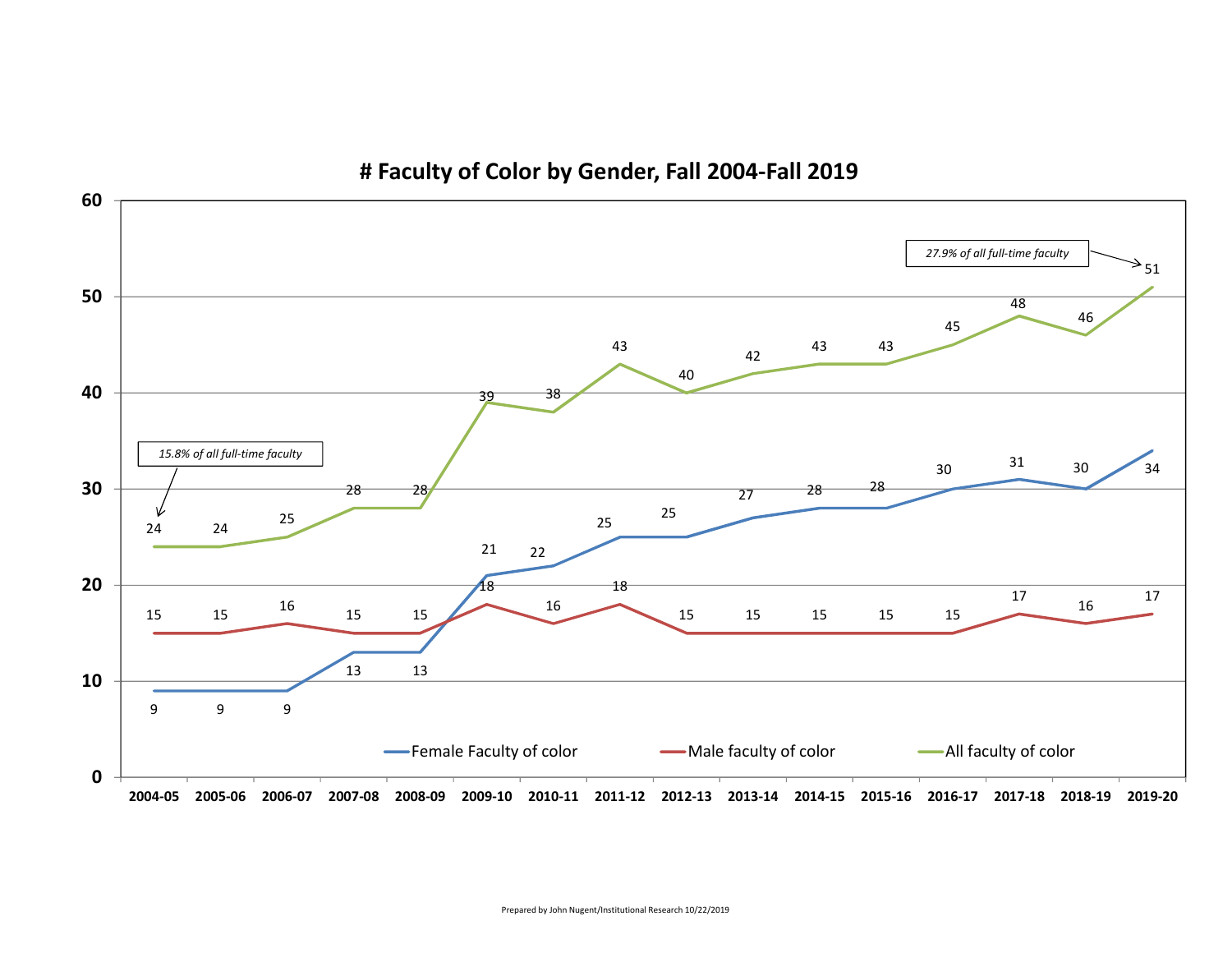## **Connecticut College Faculty of Color, AY 2004‐05 to Present**

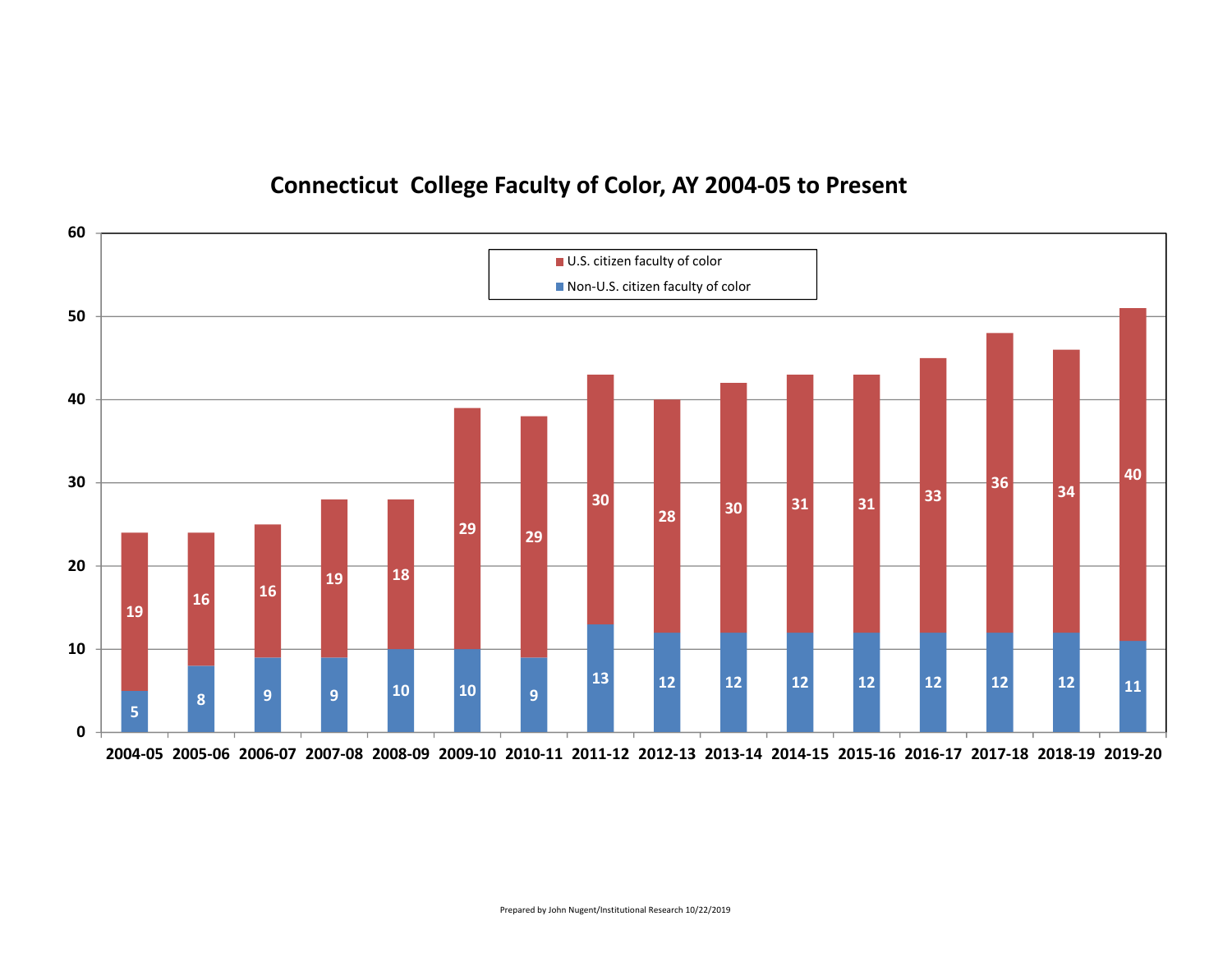

# Connecticut College Full‐Time Undergraduates

*(Source: IPEDS Fall Enrollment Survey)*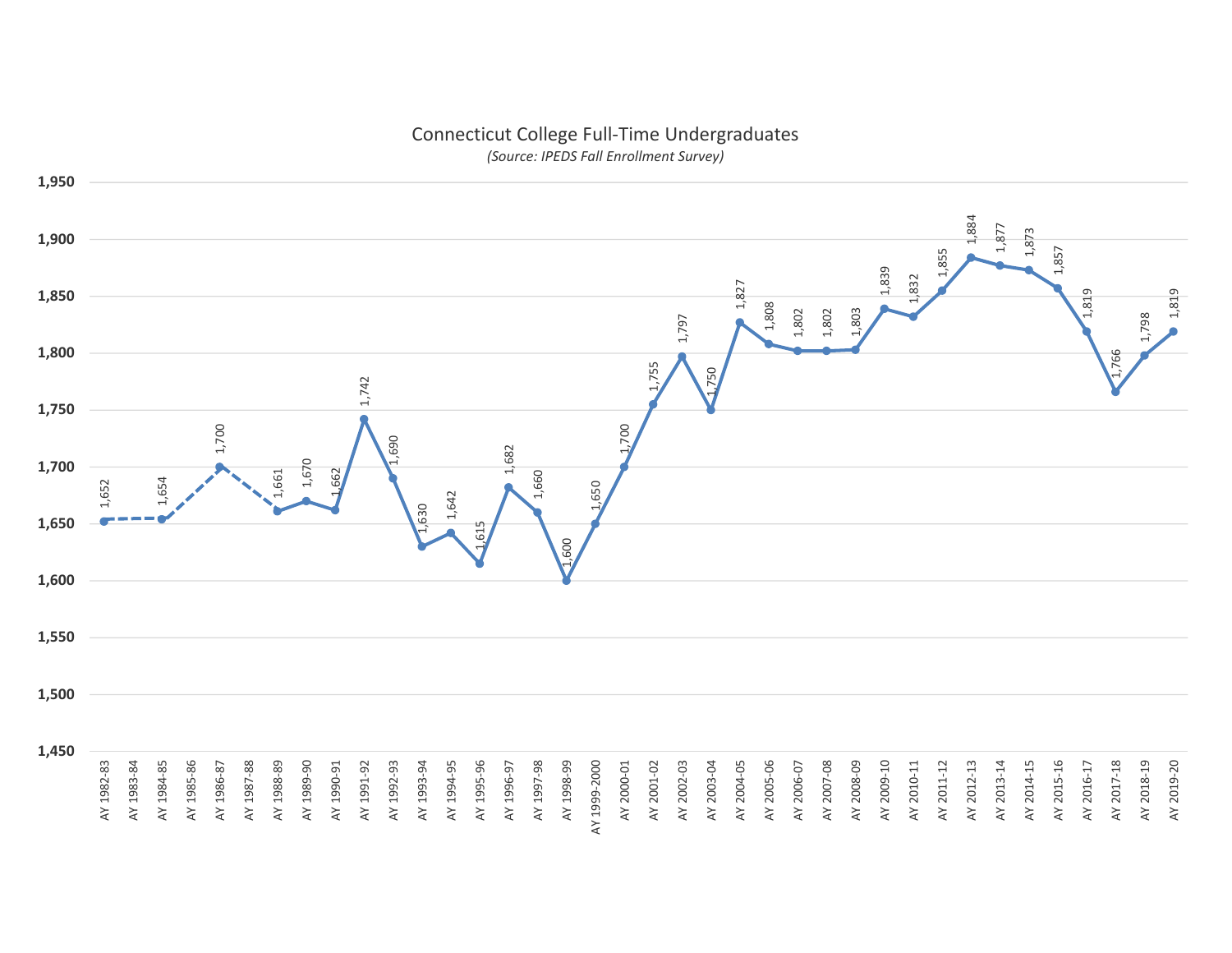

#### **Numbers of Full‐Time Undergraduate U.S. Students of Color**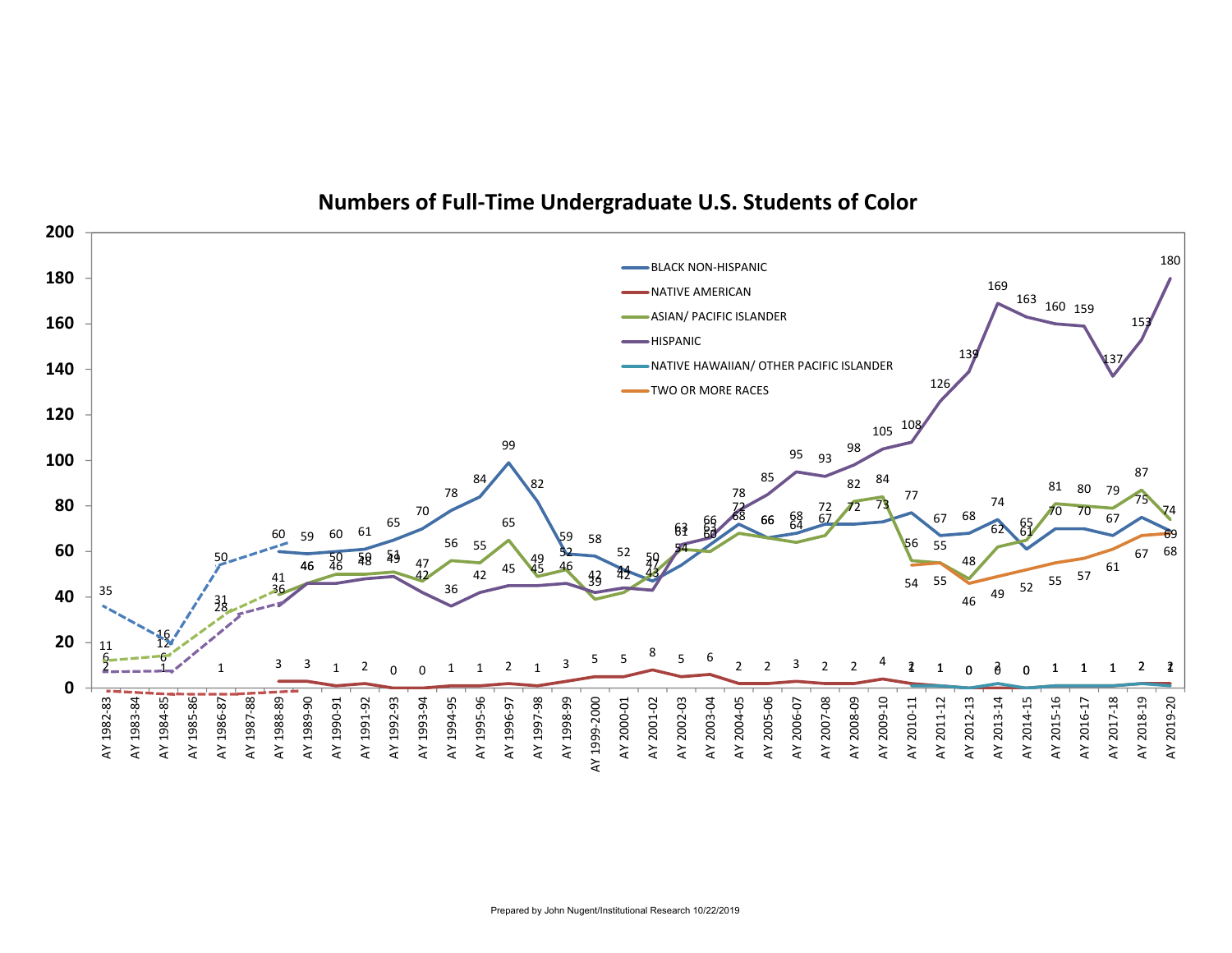

#### **Connecticut College Full‐Time Undergraduate Enrollments, Fall 1982 to Fall 2019**